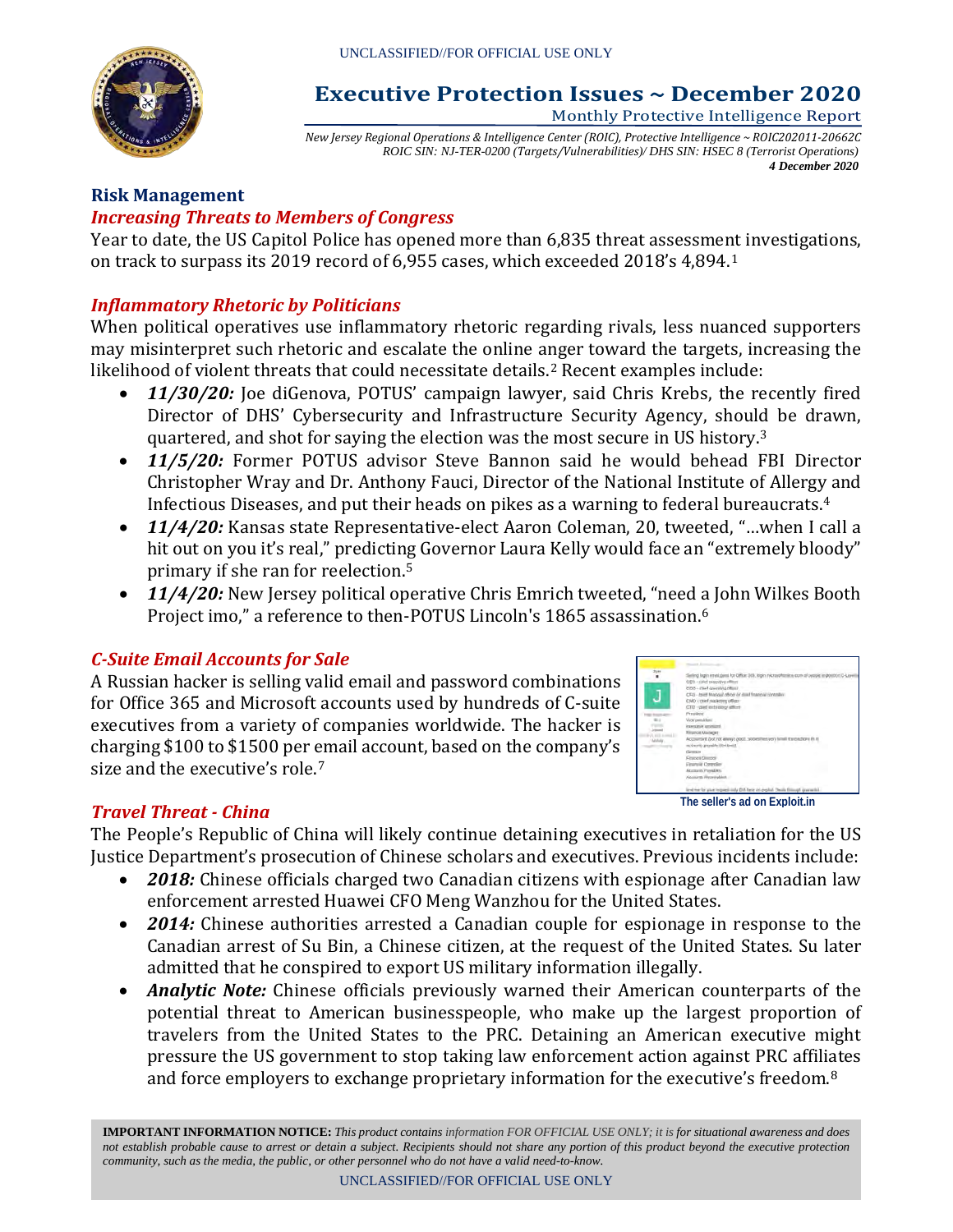#### **Threats and Incidents in the United States** *Internet Threats*

- **11/18/20:** Two Twi[tt](#page-8-8)er users posted a thread that included threats to kill POTUS and blow up the White House. 9
- **11/2/20:** The neo-Nazi Telegram channel "EFC" posted video clips and statements urging followers to kill "scum politicians" and their "rival political constituents."[10](#page-8-9)
- *10/31/20:* On the neo-Nazi Telegram channel "NSA," a user encouraged the killing of POTUS and then-FVPOTUS Biden, stating, "…I suggest you to kill Trump and Biden."[11](#page-8-10)
- **10/25/20:** An instant messaging channel posted a graphic image showing an individual holding the bleeding heads of POTUS and then-FVPOTUS Biden. The image background includes the phrase, "Death to system there is no political solution."[12](#page-8-11)

#### *Midwest*

- *Illinois, 11/17/20:* Governor J.B. Pritzker said his teenage daughter received threatening messages after @deuxmoiworld, a parody Twitter account, falsely identified her in a viral image of people flouting COVID-19 restrictions at a Chicago restaurant.[13](#page-8-12)
- *Michigan*
	- o *11/23/20:* Multiple state, county, and local election officials received threats of violence regarding the presidential election during the certification process:<br>Aaron Van Langevelde, a state Board of Canvassers member, re
		- Aaron Van Langevelde, a state Board of Canvassers member, received actionable threats against him and his family shortly after his vote to certify the election. Norm Shinkle, a fellow Board member, also received threats.
		- *11/17/20:* Wayne County Board of Canvassers member Monica Palmer received threats to her and her family, including death threats, during and after a meeting to certify the election results.
			- At least one text included graphic photos of naked, dead women and then a photo of her daughter. Another text called her a terrorist and said her entire family should fear for their lives.
			- State Representative-elect Abraham Aiyash received social media threats, including graphic images, his address, and siblings' names.
			- Some Board members' personal information was posted online.
			- **11/11/20:** A subject interrupted a previous Board Zoom meeting threatening rape and violence against four members' mothers.
		- **11/6/20:** Tina Barton, the Rochester Hills Clerk, reported receiving threatening emails and calls.[14](#page-8-13)

## *Northeast*

- *Delaware, 11/28/20:* PEOTUS Biden, 78, twisted his ankle while playing with his dog, incurring a hairline fractures in his foot that requires a walking boot for several weeks.[15](#page-8-14)
- *Maine, 11/16/20:* Officials arrested Katrina F. Preble, 56, after she left threatening messages for US Senator Susan Collins (ME).

*PAGE 2 OF 10*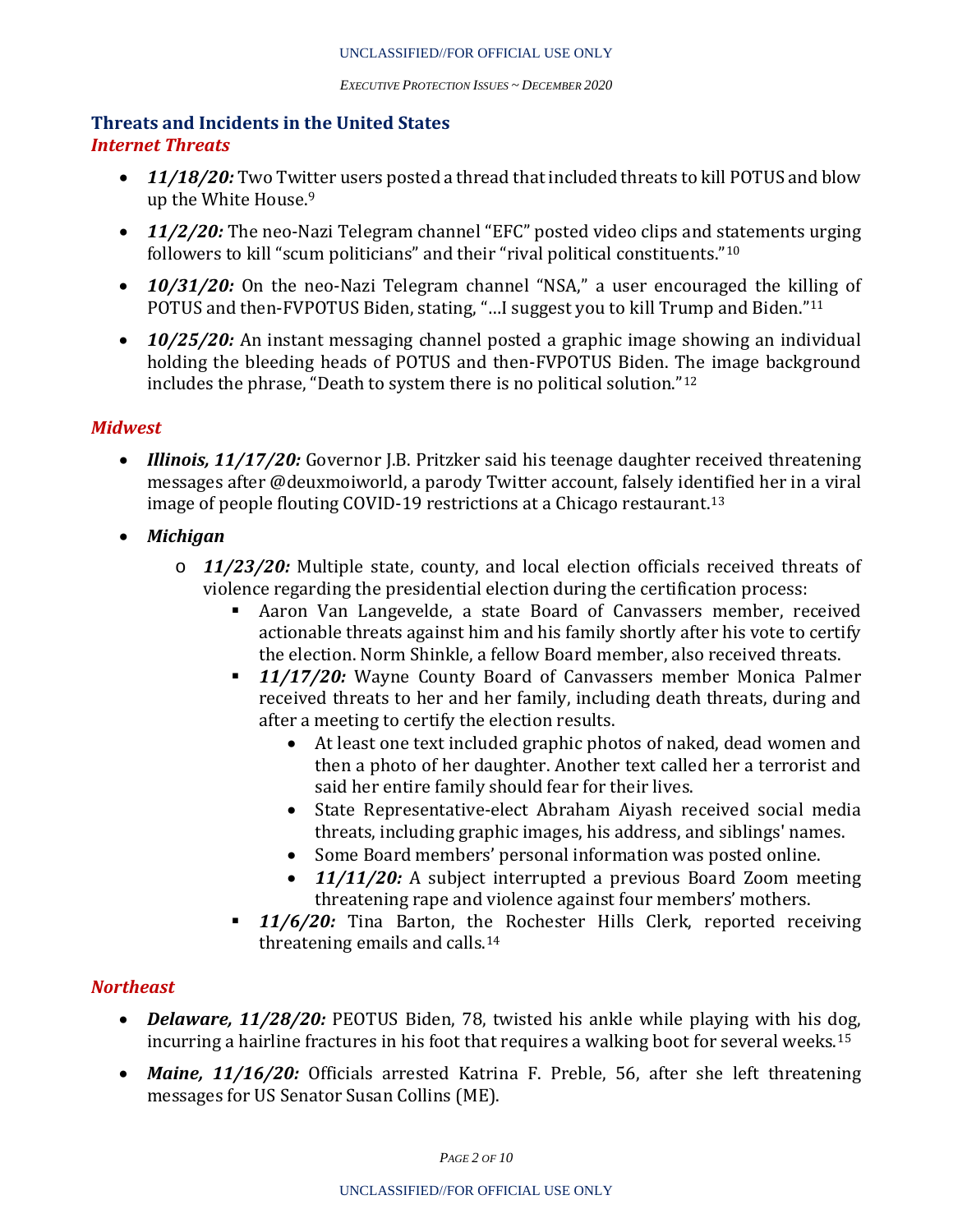- o *11/6/20:* Preble left two rambling voicemails at the Senator's Bangor office, saying she would kill the Senator three times.
	- Later, Preble claimed Senator Collins had threatened her life, and she had the right to tell the Senator she would defend herself with deadly force.
- o *11/11/20:* Preble left six messages at Senator Collins' Washington, DC, office. In one message, Preble said, "We the people are going to put you in front of the firing squads, stretch you by the neck. Decapitate you."
- o *Analytic Note:* In 2016, Preble, a married grandmother, pled guilty to violating a protection from abuse order and served 48 hours in jail.[16](#page-8-15)
- *New Jersey*
	- o *11/24/20:* A man, 45, said he wanted to harm POTUS, Governor Phil Murphy, and Jersey City Mayor Steven Fulop.[17](#page-8-16)
	- o *11/16/20:* When a business advised a caller that he would have to quarantine before his appointment due to the state's COVID-19 mitigation measures, the man said, "hopefully someone will kill the Governor."<sup>[18](#page-8-17)</sup>
	- o *11/15/20:* A Twitter user tweeted, "My Instagram comment got removed bc I said I want to punch Phil Murphy in his crooked teeth."
		- The tweet included an image of an Instagram violation warning based on a post stating, "I'd love to punch this man square in his crooked teeth."[19](#page-8-18)
	- o *11/15/20:* An anonymous man called a police department's non-emergency line and said he would go to Governor Murphy's home if "they" shut the state again" in an apparent reference to the State's COVID-19 mitigation measures.<sup>[20](#page-8-19)</sup>
	- o *11/14/20:* An identified man, 43, reportedly made threats of violence against the Democratic Party and Democratic-voting citizens and had been "training in the woods with weapons" with other "Trump militia Proud Boys members."
		- *Analytic Note:* Some domestic extremists have posted threatening [on](#page-8-20)line calls to action, encouraging followers to target Democratic politicians. 21
	- o *11/9/20:* An autistic male, 23, called a police department, recited the Governor's address, and said, "I'm going to kill Governor Murphy… I have a knife."[22](#page-8-21)
	- o *11/2/20:* A woman, 35, made a threatening statement during a conversation with US Representative Mikie Sherrill (NJ)'s staff at the district office.[23](#page-8-22)
		- *Analytic Note:* The subject previously made harassing and threatening calls to US Representative Donald Payne (NJ) and his staff.
- *New York*
	- o *11/23/20:* A federal grand jury indicted Samuel Mara, 24, for cyberstalking and threatening to kill Mayor Byron W. Brown via Facebook in June. In July, Mara continued threatening the Mayor, his family, and others.[24](#page-8-23)
	- o *11/10/20:* Officials arrested Brian Maiorana, 54, for posting multiple threats, beginning in September, to kill elected officials and others, encouraging readers to do the same.



*PAGE 3 OF 10*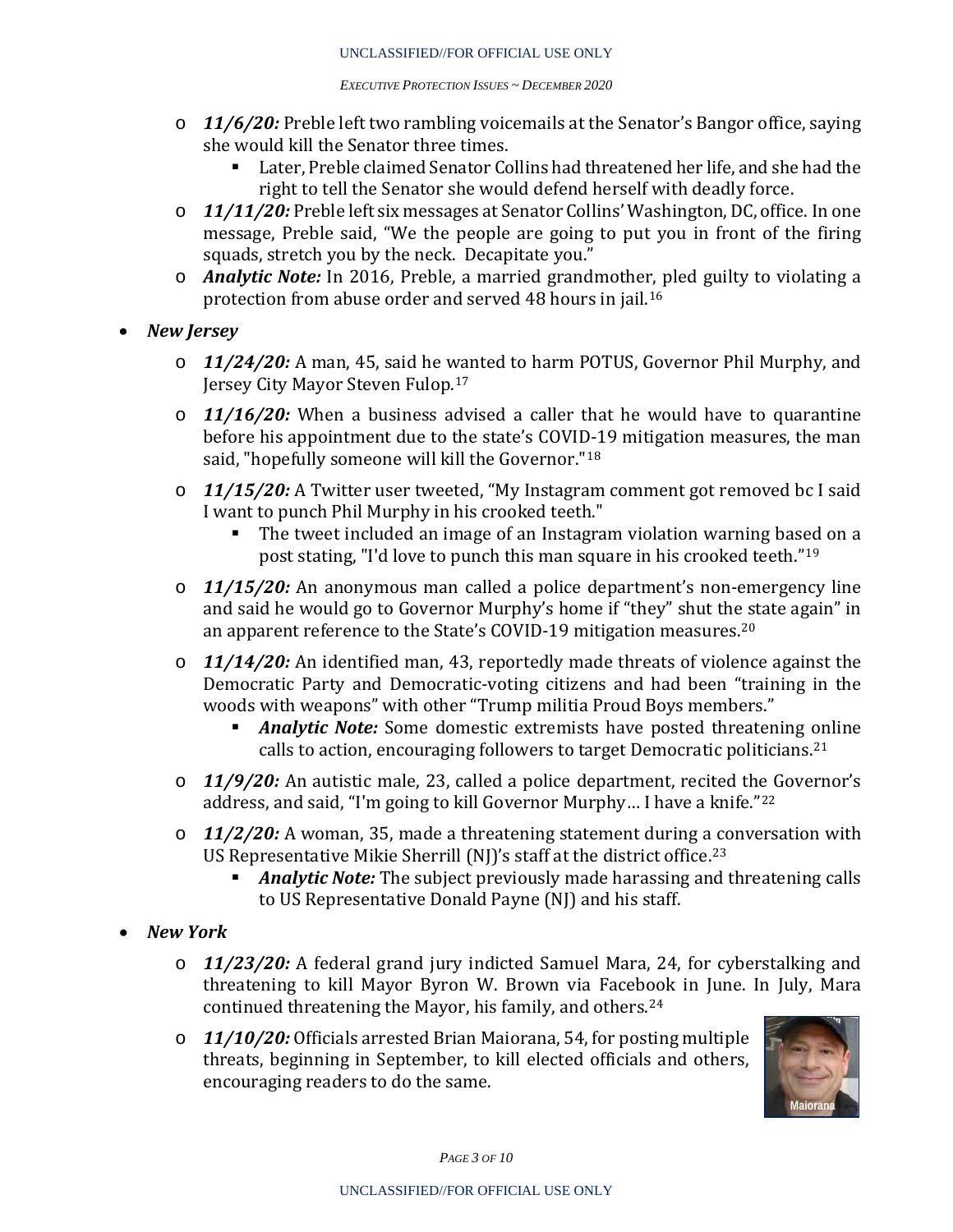- The posts included an anti-Semitic reference to US Senate Minority Leader Chuck Schumer (NY).
- Maiorana had a gun, Taser, crossbow, baton, and ammunition at home, despite a 2007 sexual assault conviction.
- **Analytic Note:** One post referenced "The Turner Diaries," a novel depicting an overthrow of the US government, nuclear war, and the extermination of Jews and non-whites. The book, influential among white nationalist and neo-Nazis, has inspired attacks such as the 1995 Oklahoma City bombing.[25](#page-8-24)
- *Pennsylvania*
	- o *11/5/20:* An unidentified protester yelled that if POTUS was at the demonstration, he would shoot and kill him.



- *Click the image for video of the incident*. [26](#page-8-25)
- o *11/8/20:* The Philadelphia Police Department investigated numerous threats, some referencing the Second Amendment, to City Commissioner Al Schmidt and other election officials since they began counting votes.<br>11/5/20: Police arrested two Virginia men with
	- *11/5/20:* Police arrested two Virginia men with guns after they arrived at the Pennsylvania Convention Center, a vote-counting site, reportedly to "straighten out the vote."
	- *Analytic Note:* In October, a subject referred to the Second Amendment in a 311-call threatening violence against politicians and election officials.<sup>[27](#page-8-26)</sup>

#### *Pacific*

• *Oregon, 11/5/20:* For the fourth night in a week, protesters targeted Portland City Commissioner Dan Ryan's home, breaking a w[in](#page-8-27)dow and potted plants as well as throwing lit flares and paint-filled balloons at the home.<sup>28</sup>

## *South*

- *Florida*
	- o *11/14/20:* The Palm Beach County Sheriff's Office arrested Karen Jones, 55, after she tweeted, "[Governor Ron DeSantis, and US Senators Marco Rubio (FL) and Rick Scott (FL)] are looting my state. Imma shoot them."



- Iones admitted posting the tweet, claiming it was a joke.<sup>[29](#page-8-28)</sup>
- o *11/13/20:* A court sentenced Matthew Alexander King, 23, to 20 years in prison for conspiring to kill the federal judge and prosecutor who handled King's 2018 case, in which King was found guilty of a prior murder-for-hire.[30](#page-8-29)
- o *11/5/20:* Police arrested Steven DiLauro, 31, for tweeting a threat to US Senate Majority Leader Mitch McConnell (KY) in October. DiLauro told a Miami-Dade detective he posted two comments in anger:

*PAGE 4 OF 10*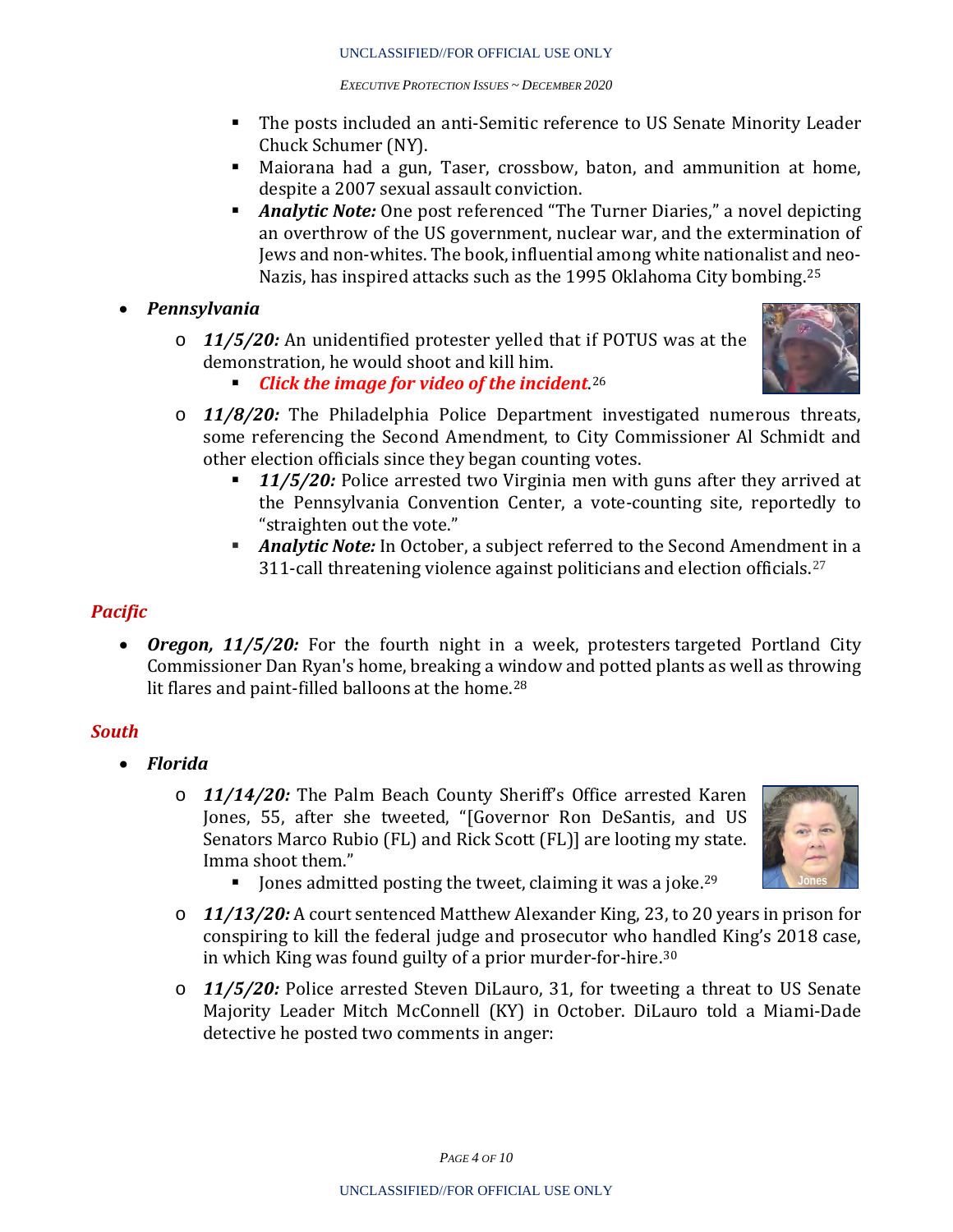"By the way whoever wants to investigate this and come after me feel free but if I ever see Mitch McConnell and am not promptly shot dead I will bounce his skull on the sidewalk like a f\*\*\*\*\*\* sea otter and tear his skin off while he's still breathing and that's a promise."



- "Every member of the GOP should be lined up in front of a wall, but there are a select few who should be slowly lowered into a tank of sharks and kept alive as long as possible. Mitch is absolutely deserving of something so much worse that I doubt even Satan's h\*\*\* is enough."[31](#page-8-30)
- o *11/4/20:* Police arrested Richard Szala, 61, after he posted death threats on YouTube regarding US Senators Lindsey Graham (SC), Marco Rubio (FL), Rick Scott (FL), Rand Paul (KY), and McConnell (KY), US Representatives Matt Gaetz (FL) and Jim Jordan (OH), as well as Governor Ron deSantis (FL).<br>Szala, who also threatened



- Szala, who also threatened to kill POTUS supporters and his neighbor, admitted posting the videos, but indicated he would not carry them out.
	- Detectives seized his gun, computer, and phone.
- **Analytic Note:** In 1989, Illinois charged Szala with harassment by phone.<sup>[32](#page-8-31)</sup>
- *Georgia*
	- o *11/21/20:* Gabriel Sterling, Voting System Manager in the Secretary of State's office, received threats prompting police protection at his home.[33](#page-8-32)
	- o *11/20/20:* VPOTUS' motorcade, en route to Dobbins Air Reserve Base, reportedly took I-285 east, rather than west, which had not been cleared of vehicles, before turning around at the next exit and proceeding slowing through gridlock traffic.[34](#page-8-33)
	- o *11/16/20:* Secretary of State Brad Raffensperger, who oversees election activity, and his wife have received death threats. Mrs. Raffensperger received sexualized threats through her phone. The family has also had intruders on their property.[35](#page-8-34)
- *North Carolina, 11/7/20:* Twitter user @rob979797 tweeted, "Assassinate that motherfucker," regarding PEOTUS Biden.[36](#page-8-35)
- *Oklahoma*
	- o *11/17/20:* The Stephens County Sheriff's Office arrested Walker Dale Wilson, 23, for tweeting threats to US Senator Jim Inhofe (OK) and others. Deputies also seized a revolver. Wilson said his threats were not serious and he would not act on them.<br> **Analytic Note:** Wilson's Twitter f



- *Analytic Note:* Wilson's Twitter feed included extremist views, violent imagery, and frequent comments about using guns.[37](#page-8-36)
- o *11/21/20:* A resident told Norman Mayor Breea Clark he overheard a man say, "Is that Breea Clark? I want to run her over with my car," as the Mayor ran in a park.<sup>[38](#page-8-37)</sup>
- *Texas*
	- o *11/24/20:* Kristopher Sean Matthews (aka Ali Jibreel), 34, of South Carolina, pled guilty to conspiring to support the Islamic State while plotting to bomb or shoot the

*PAGE 5 OF 10*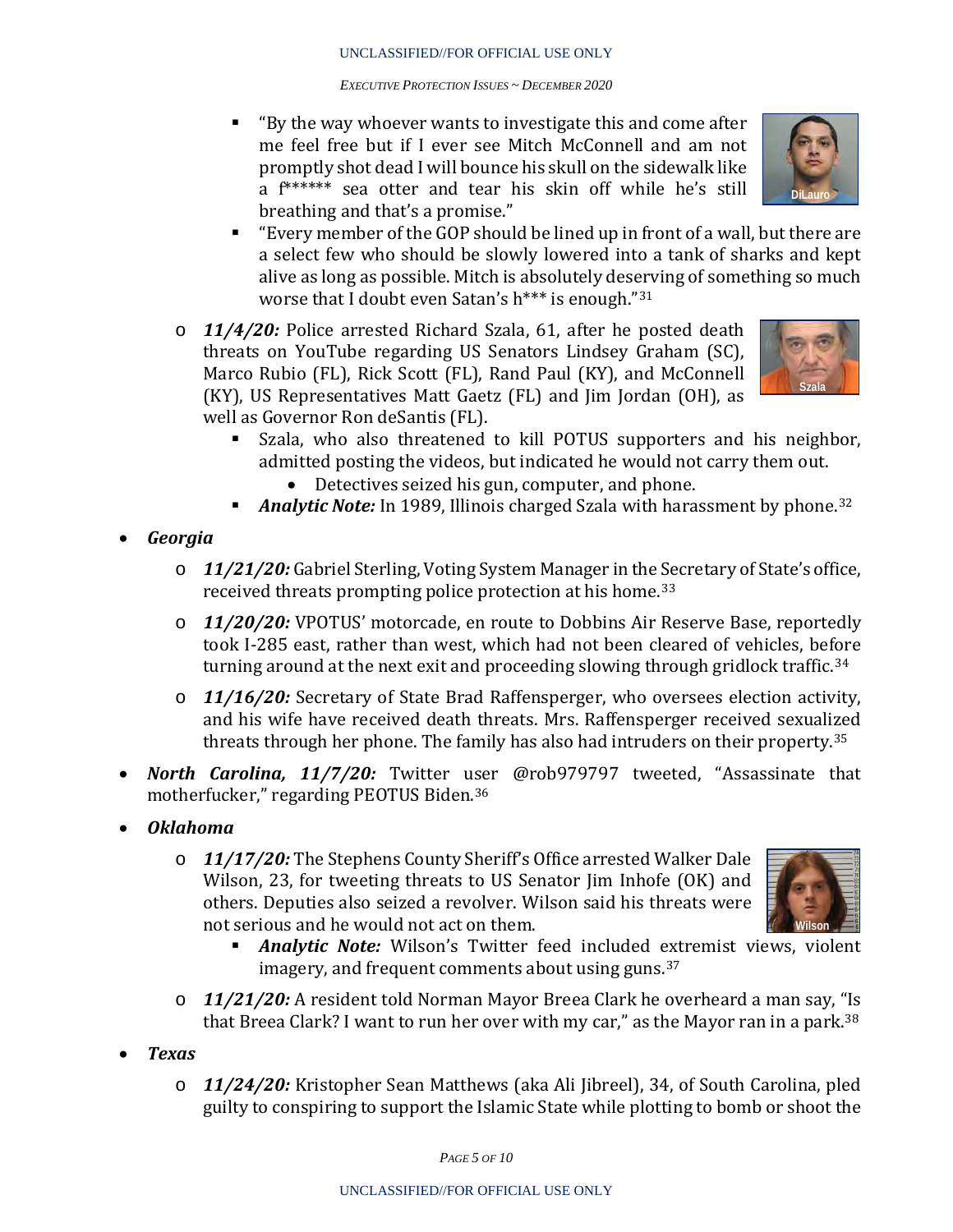White House and Trump Tower. Matthews conspired with Jaylyn Christopher Molina (aka Abdur Rahim), 22, to share bomb-making information since 2019.[39](#page-8-38)

- o *11/8/20:* Officials investigated a high school student who posted a 30-second video showing him threatening PEOTUS Biden while holding two guns. The student asked if other POTUS supporters wanted to "assassinate Joe Biden," and ended the video saying, "Where you at Joe Biden? I'm coming for you."
	- The Harris County District Attorney's Office decided the student [had](#page-8-39) not committed a crime, and his parents voluntarily turned over the guns.40
- *Washington DC* 
	- o *11/23/20:* Administrator Emily Murphy of the General Services Administration reported receiving threats to her, her staff, her family, and her pets by phone, mail, and online before the agency formally recognized PEOTUS Biden.<sup>[41](#page-8-40)</sup>
	- o *11/22/20:* The US Secret Service (USSS) arrested Eric Paul Mangold of Texas after he drove his moped through a White House vehicle gate as another vehicle left.<br>Mangold had a knife and bag of weed at the time.<sup>42</sup>
		- Mangold had a knife and bag of weed at the time.<sup>[42](#page-9-0)</sup>
	- o *11/22/20:* The USSS arrested Amina Washington-Bey for trying to enter the White House complex, violating multiple stay away orders. The previous day, officers arrested Washington-Bey for crawling under a temporary security barrier and into a restricted White House area.
		- *Analytic Note:* Since 2014, the USSS has repeatedly arrested Washington-Bey, reportedly diagnosed with schizophrenia and post-traumatic stress disorder, for numerous attempts to enter the White House grounds.<sup>[43](#page-9-1)</sup>
	- o *11/7/20:* The USSS arrested Niki Hummel, 52, after she stole a vehicle in Pennsylvania, drove to the White House, and asked to speak with POTU[S.](#page-9-2) She believed assassins were trying to kill her. The USSS found a BB gun in the car.<sup>44</sup>
- *West Virginia, 11/19/20:* The West Virginia State Police arrested Steven Edward Long, 49, after he tweeted a threat to Governor Jim Justice and his staff.<br>  $\circ$  Long told troopers he was expressing his belief, not a threa
	- Long told troopers he was expressing his belief, not a threat, that the pandemic policies of Governor Justice, State Medical Director Anye Amjad, and COVID-19 Czar Clay Marsh violate the Constitution and they should be executed publicly in retaliation. Wood added that the tweet was an attempt to influence future COVID-19 policies by intimidation and the threat of public execution.[45](#page-9-3)



## *West*

- *Arizona*, *11/18/20:* Secretary of State Katie Hobbs reported ongoing and escalating threats of violence against her, her staff, her family, and her pets since the election.
	- o At least one threat on Parler, a social media site, suggested burning Secretary Hobbs' house down and killing her and her family to teach the "fraudsters a lesson."
		- Someone posted her home address and other personal information as well as her son's phone number on Parler.

*PAGE 6 OF 10*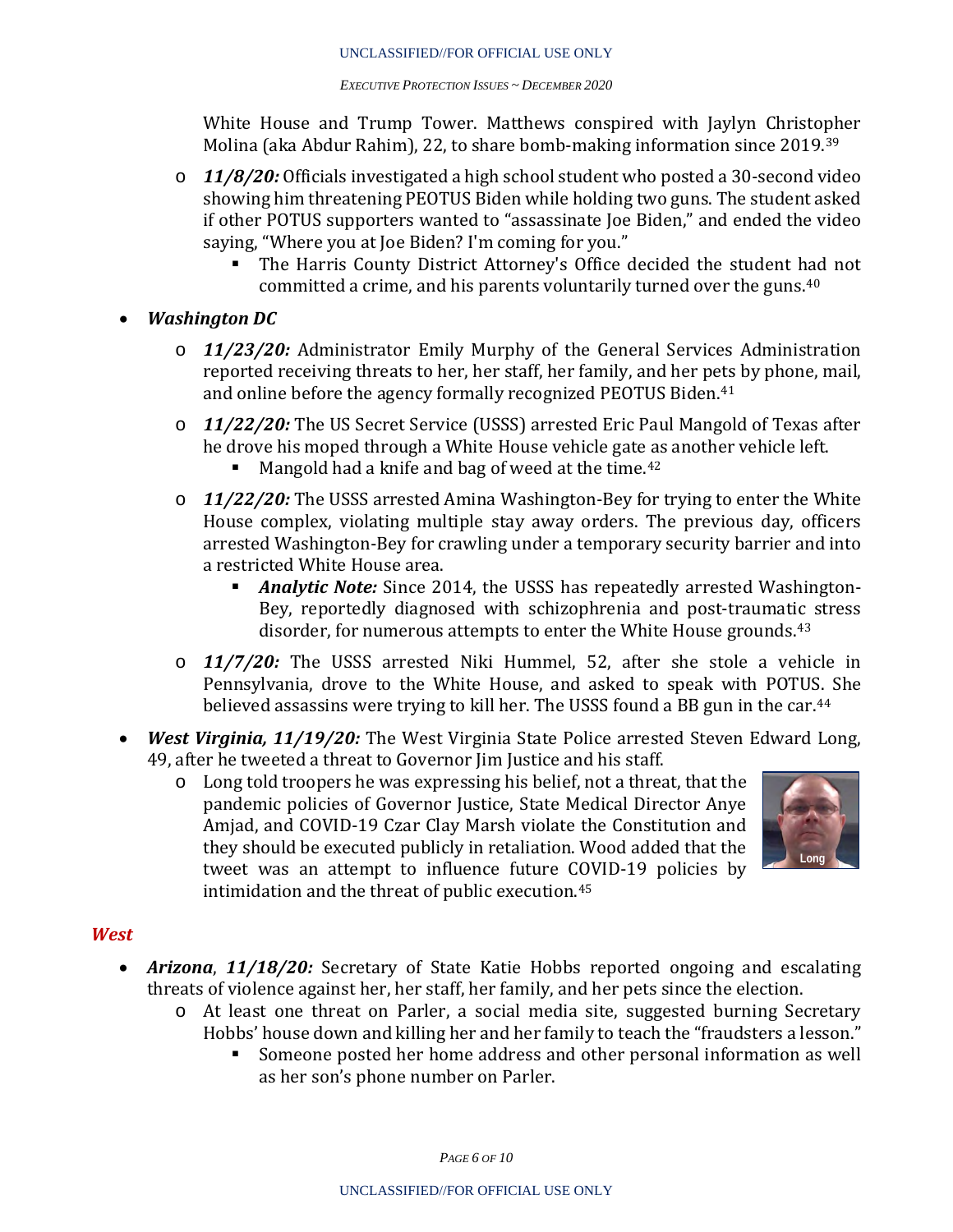- o *11/17/20:* Demonstrators congregated outside the Secretary's home.
- o *Analytic Note:* Some threats appeared to stem from public distrust of the voting system, but the social media attacks started after an anti-POTUS tweet Secretary Hobbs posted in 2017, while she was a state legislator, resurfaced.[46](#page-9-4)
- *Nevada, 11/6/20:* The Secretary of State's office received two threatening vo[ice](#page-9-5)mails, accusing them of lying and cheating to throw the election. One was a death threat. $47\,$
- *Utah, 11/11/20:* The Utah Highway Patrol arrested George William Stahl, 36, after he told troopers he was driving to Missouri to kill former US Senator Claire McCaskill (MO) "if she was not dead already," during a traffic stop for driving more than 130 mph in snowy conditions.



- o Stahl, appearing belligerent and heavily intoxicated, made several threats against the former Senator, who is currently a political analyst for NBC News and MSNBC.<br>• He also said he had consumed Adderall, LSD, and beer.
	- He also said he had consumed Adderall, LSD, and beer.
- o *Analytic Note:* The former Senator has previously received threats.[48](#page-9-6)

#### **International Incidents**

- *Armenia, 11/14/20:* Authorities arrested multiple former officials and opposition leaders for plotting to kill Prime Minister Nikol Pashinyan and oust the government.
	- o A search of one suspect's home reportedly revealed a large, illegal cache of weapons, ammunition, and explosives.
	- o *11/9/20:* Within hours of the Prime Minister announcing a truce with Azerbaijan that surrendered territory and acquiesced to other demands, protesters broke into the Parliament building, vandalized the Prime Minister's office, and assaulted Parliament Speaker Ararat Mirzanyan, who subsequently required surgery.[49](#page-9-7)
- *Belgium, 11/20/20:* Police arrested a man for emailing a death threat to Prime Minister Alexander De Croo, stating, "I'm going to get the first page of the newspapers. I will not do it alone. I'm waiting for you, De Croo."
	- o The man's grievance appears to be the COVID-19 mitigation measures' effect on his business and the public's lack of compliance. He apologized for sending the email, claiming it was a misunderstanding, not intended as a death threat.[50](#page-9-8)
- *Canada*
	- o *11/25/20:* The Royal Canadian Mounted Police arrested a man, 42, previously unknown to police, for sending death threats to Prime Minister Justin Trudeau and Surrey city Councillor Jack Hundial using Facebook Messenger.[51](#page-9-9)
	- o *11/12/20:* Police are investigating death threats to Longueuil Mayor Sylvie Parent after the city announced it would kill approximately 12 deer in a park.<sup>[52](#page-9-10)</sup>
- *Germany*
	- o *11/28/20:* District Administrator Thomas Müller received death threats via social media after criticizing the people protesting his COVID-19 lockdown measures for not wearing masks or social distancing.[53](#page-9-11)

*PAGE 7 OF 10*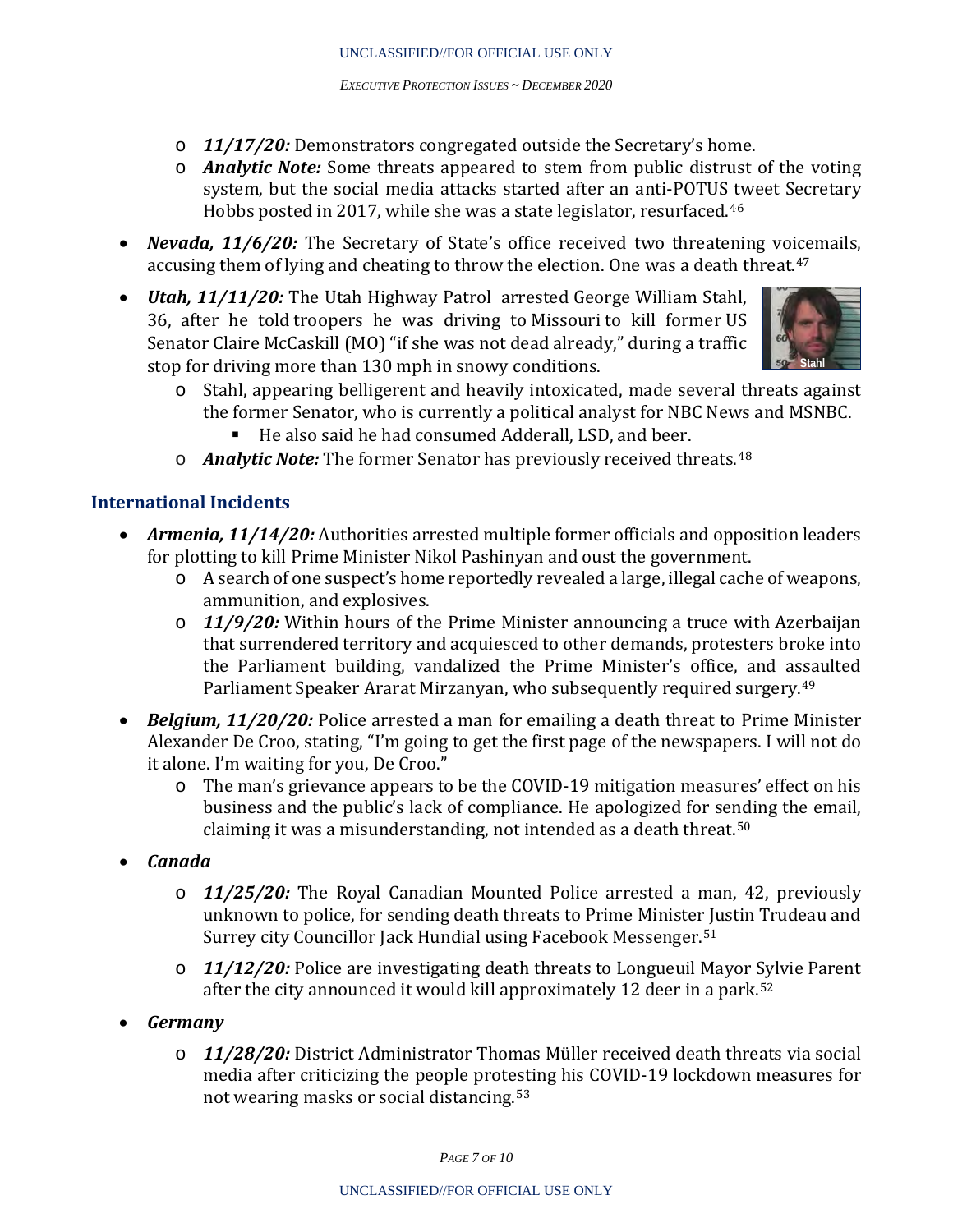- o *11/25/20:* Police arrested a middle-aged driver after he crashed a station wagon into the gate of Chancellor Angela Merkel's Berlin office, causing minor damage.
	- The car had "Stop Globalization Politics" on its right side and "You damn killers of children and old people" on the left.
	- **Analytic Note:** Authorities knew the driver from a similar 2014 incident.<sup>[54](#page-9-12)</sup>
- *Guatemala, 11/21/20:* Protesters kicked in the Congress building windows and set a fire after legislators cut health care and education funding in favor of increasing their meal stipends.
	- o *Analytic Note:* The country is still recovering from back-toback hurricanes that destroyed homes and critical infrastructure, displacing thousands of people.[55](#page-9-13)



- *India, 10/22/20:* Police are investigating a death threat letter sent to Anna University Vice-Chancellor M.K. Surappa. The sender, self-identified as Veerapan, reportedly indicated he would murder Surappa unless he withdrew the University's request for 'Institute of Eminence' status.[56](#page-9-14)
- *Somalia, 11/5/20:* A landmine detonated as Labor Minister Durran Ahme[d F](#page-9-15)arah's motorcade passed, injuring two members of his detail and destroying the vehicle. 57
	- o *Analytic Note:*No group has yet claimed responsibility, but al Shabaab, the al Qaidaaffiliate, routinely targets protectees to topple the government.
- *South Africa, 11/24/20:* Member of Parliament (MP) Julius Malema received death threats since suggesting members of his party should target [po](#page-9-16)lice officers in their homes after a recent altercation between the police and protesters. 58
- *United Kingdom*
	- o *11/26/20:* Aberdeenshire Council member and Scottish Parliament candidate Karen Adam received a death threat reply to her tweet about an upcoming Aberdeen independence event stating, "I want to shoot you in the head."<sup>[59](#page-9-17)</sup>
	- o *11/20/20:* A court sentenced Wajid Shah, 27, to two years in jail for emailing death threats to then-Prime Minister Theresa May, then-Immigration Minister Caroline Nokes, then-MPs Tan Dhesi, Boris Johnson, and Mark Lancaster, House of Lords members David Blunkett and Ruth Lister, and others.



 *Analytic Note:* Shah, who was afraid his mother would fail her citizenship test in 2019, has a IQ of 58 and severe learning difficulties, but no mental health issues. The judge noted Shah was able to plan his abuses against lawmakers based on their connection to immigration and their proximity to him, sending some messages using false names.<sup>[60](#page-9-18)</sup>

#### **Contact Information**

*Anyone with additional information or questions regarding threats to protectees, or who would like to receive this report directly, should email their name and agency/company information to [ROICProtectiveIntel@gw.njsp.org.](mailto:ROICProtectiveIntel@gw.njsp.org)* 

*PAGE 8 OF 10*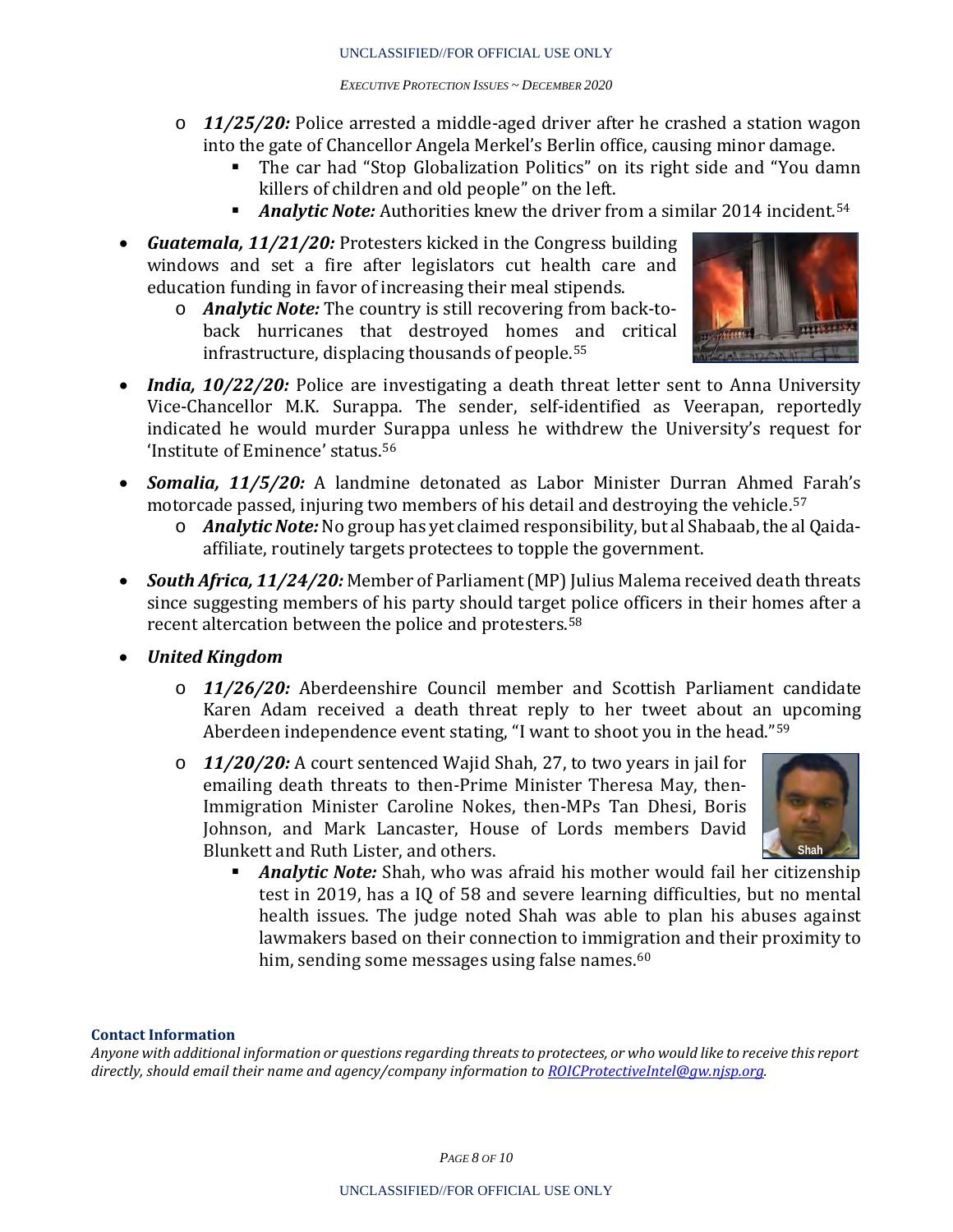<span id="page-8-0"></span><sup>1</sup> Roll Call, ["Citing threats, Senate Republicans seek Capitol Police funding boost,"](https://www.rollcall.com/2020/11/10/citing-threats-senate-republicans-seek-capitol-police-funding-boost/) 11/10/20, and ["Threats against members increasing, Capitol Police chief says,"](https://www.rollcall.com/2019/07/16/threats-against-members-increasing-capitol-police-chief-says/) 7/16/19; Fox News, ["Capitol police meet with members of political 'squad' about safety concerns,](https://www.foxnews.com/politics/capitol-police-meet-with-members-of-political-squad-about-safety-concerns)" 7/18/19; The Atlantic, ["A Brief History of Violence Against Members of Congress,"](https://www.theatlantic.com/politics/archive/2017/06/a-brief-history-of-violence-against-members-of-congress/530271/) 6/14/17  $\overline{a}$ 

<span id="page-8-1"></span><sup>2</sup> Washington Post, ["Trump's attacks on political adversaries are often followed by threats to their safety,"](https://www.washingtonpost.com/national-security/threats-follow-trump-poliical-attacks/2020/10/28/c6dbce02-1792-11eb-82db-60b15c874105_story.html) 10/28/20; Wired, ["Proving an Online Threat Is a Threat](https://www.wired.com/2015/06/scotus-threat-ruling/) Just Got [a Lot Tougher,"](https://www.wired.com/2015/06/scotus-threat-ruling/) 6/2/15; State Bar of Wisconsin, ["Tomah Man Who Threatened to Assassinate Obama in La Crosse Loses Seventh Circuit Appeal,"](http://www.wisbar.org/NewsPublications/Pages/General-Article.aspx?ArticleID=25493) 3/23/17; WAMU, ["Unprecedented: Is A Threat Protected Speech,"](https://wamu.org/story/19/12/18/unprecedented-is-a-threat-protected-speech/) 12/18/19; Oyez, ["Elonis v. United States,"](https://www.oyez.org/cases/2014/13-983) Accessed 12/22/19

<sup>3</sup> The Bulwark, ["Trump Lawyer: Former DHS Senior Official Should Be Executed,](https://thebulwark.com/trump-lawyer-dhs-whistleblower-should-be-executed/)" 11/30/20

<span id="page-8-3"></span><span id="page-8-2"></span>4 Twitter, [@FrankFigliuzzi1,](https://twitter.com/FrankFigliuzzi1/status/1324485819042705408) 11/5/20; Media Matters, ["Steve Bannon and his co-host discuss beheading Dr. Anthony](https://www.mediamatters.org/steve-bannon/steve-bannon-and-his-co-host-discuss-beheading-dr-anthony-fauci-and-fbi-director) Fauci and FBI Director Christopher Wray," 11/5/20;<br>TechCrunch, "Steve Bannon's show pulled off Twitter and Yo <sup>5</sup> Martinsville Bulletin, ["Hit tweet against Kansas governor has Dems seeking ouster,"](https://martinsvillebulletin.com/news/national/govt-and-politics/hit-tweet-against-kansas-governor-has-dems-seeking-ouster/article_467a0f9c-3067-5544-8c45-60437c42e3cb.html) 11/5/20; Associated Press, "Teen leading in Kansas race admits blackmail, revenge [porn,"](https://apnews.com/article/ac948dae17c3dbc36ffe62246925c4f3) 8/14/20

<span id="page-8-5"></span><span id="page-8-4"></span><sup>6</sup> NJ.com, ["NJ Democrat refuses call to resign over 'dumb joke' about presidential assassination,"](https://www.nj.com/politics/2020/11/nj-democrat-refuses-call-to-resign-over-dumb-joke-about-presidential-assassination.html) 11/4/20; Fox News, ["NJ Democrat won't resign after tweet](https://www.foxnews.com/us/nj-democrat-resign-joke-presidential-assassination-trump) about Abraham Lincoln assassination, Trump," 11/6/20; New Jersey <u>Abraham Lincoln assassination, Trump</u>," 11/6/20; New Jersey Globe, "<u>Democrats want committeeman who hinted at Trump assassination to resign</u>," 11/4/20;<br><sup>7</sup> ZDNet, "<u>A hacker is selling access to the email accounts of hun</u>

<span id="page-8-7"></span><span id="page-8-6"></span><sup>8</sup> Lawfare, "<u>It's Only a Matter of Time Before China Detains U.S. Executives,</u>" 11/20/20; Wall Street Journal, "<u>China Warns U.S. It May Detain Americans in Response to</u> [Prosecutions of Chinese Scholars,"](https://www.wsj.com/articles/china-warns-u-s-it-may-detain-americans-in-response-to-prosecutions-of-chinese-scholars-11602960959) 10/17/20

<span id="page-8-8"></span><sup>9</sup> DHS, Office of Intelligence and Analysis, Open Source Intelligence Report, OSIR-04001-0075-21, 11/18/20

<sup>10</sup> NYPD, Counterterrorism and Intelligence Bureaus, "Weekly Terrorism Brief," Issue 47, 11/20/20

<span id="page-8-10"></span><span id="page-8-9"></span><sup>11</sup> NYPD, Counterterrorism and Intelligence Bureaus, Weekly Terrorism Brief, Issue 45, 11/6/20

<span id="page-8-11"></span><sup>12</sup> DHS, Office of Intelligence and Analysis, Open Source Intelligence Report, OSIR-04001-0066-21, 11/2/20<br><sup>13</sup> Chicago Sun Times, "Hate doesn't take a holiday: 'Hateful, threatening messages' led to 'hard decision' for P

<span id="page-8-13"></span><span id="page-8-12"></span><sup>13</sup> Chicago Sun Times, "Hate doesn't take a holiday: '<u>Hateful, threatening messages' led to 'hard decision' for Pritzker family Thanksgiving," 11/17/20, and ","<br><sup>14</sup> Politico Magazine, "<u>The Inside Story of Michigan's Fa</u></u> [certifying election results says Trump called her,"](https://www.washingtonpost.com/nation/2020/11/19/wayne-county-rescind-certifying-election/?wpmk=1&wpisrc=al_news__alert-politics--alert-national&utm_source=alert&utm_medium=email&utm_campaign=wp_news_alert_revere&location=alert&pwapi_token=eyJ0eXAiOiJKV1Qi) 11/19/20; Frontline, ["Threats to Election Officials Piled Up as President Trump Refused to Concede,"](https://www.pbs.org/wgbh/frontline/article/threats-to-election-officials-piled-up-as-president-trump-refused-to-concede/) 11/17/20; NPR, ["Michigan AG Investigating Threats Made Against Wayne County Election Officials,"](https://www.npr.org/sections/biden-transition-updates/2020/11/24/938550750/michigan-ag-investigating-threats-made-against-wayne-county-election-officials) 11/24/20; Detroit Free Press, ["Michigan AG investigating threats made against Wayne](https://www.freep.com/story/news/politics/elections/2020/11/24/michigan-attorney-general-nessel-monica-palmer-threats-canvassers/6405963002/)  [County canvassers,"](https://www.freep.com/story/news/politics/elections/2020/11/24/michigan-attorney-general-nessel-monica-palmer-threats-canvassers/6405963002/) 11/24/20, and ["Wayne County canvassers doxxed and threatened over votes,"](https://www.freep.com/story/news/politics/elections/2020/11/19/wayne-county-canvassers-doxxed-threatened/6340324002/) 11/18/20; New York Times, "In Key States, Republicans Were Critical [in Resisting Trump's Election Narrative,"](https://www.nytimes.com/2020/11/28/us/politics/trump-republicans-election-results.html?campaign_id=2&emc=edit_th_20201129&instance_id=24552&nl=todaysheadlines®i_id=21514496&segment_id=45618&user_id=2cacefc544d44e6d2334c9b9e098c160) 11/28/20

<span id="page-8-14"></span><sup>15</sup> CBS News, ["Joe Biden's doctor says he suffered "hairline fractures" in foot after he slipped while playing with dog,](https://www.cbsnews.com/news/joe-biden-fractures-foot-playing-dog/)" 11/30/20; New York Times, "Biden Fractures Foot [Playing With His Dog, Putting Him in a Boot,"](https://www.nytimes.com/2020/11/29/us/politics/biden-foot-boot.html) 12/1/20

<span id="page-8-15"></span><sup>16</sup> Central Maine, ["Bangor woman charged with threatening to kill Sen. Collins,"](https://www.centralmaine.com/2020/11/16/bangor-woman-charged-with-threatening-to-kill-sen-susan-collins/) 11/17/20; Bangor Daily News, "Bangor woman charged with threatening to kill, decapitate [Susan Collins,"](https://bangordailynews.com/2020/11/16/news/bangor/bangor-woman-charged-with-threatening-to-kill-decapitate-susan-collins/) 11/16/20; US District Court, District of Maine, ["Affidavit in Support of Criminal Complaint,"](https://assets.documentcloud.org/documents/20407125/collinsthreats.pdf) 11/16/20

<span id="page-8-16"></span><sup>17</sup> NJ Office of Homeland Security & Preparedness, NJ Suspicious Activity Reporting System, CTLD10016479, 11/25/20

<span id="page-8-17"></span>18 Office of Homeland Security and Preparedness, NJ Suspicious Activity Reporting System, CTLD10016466, 11/16/20

<sup>19</sup> Twitter[, @afats\\_](https://twitter.com/afats_/status/1328107113579765760.), 11/15/20

<span id="page-8-19"></span><span id="page-8-18"></span><sup>20</sup> NJ Office of Homeland Security and Preparedness, NJ Suspicious Activity Reporting System, CTLD10016460, 11/15/20

<span id="page-8-20"></span><sup>21</sup> NJ Office of Homeland Security and Preparedness, NJ Suspicious Activity Reporting System, CTLD10016457, 11/14/20, and ["Domestic Extremists](https://www.njhomelandsecurity.gov/analysis/domestic-extremists-respond-to-ongoing-electoral-process) Respond to Ongoing Electoral Process," 11/13/20

<span id="page-8-21"></span><sup>22</sup> NJ Office of Homeland Security and Preparedness, NJ Suspicious Activity Reporting System, CTLD10016444, 11/9/20

<span id="page-8-22"></span><sup>23</sup> NJ Office of Homeland Security & Preparedness, NJ Suspicious Activity Reporting System, CTLD10016422, 11/2/20

<span id="page-8-23"></span>24 US Department of Justice, US Attorney's Office, Western District of New York, "Federal Grand Jury Indicts Buffalo Man For Threatening To Kill An Individual On Social [Media,"](https://www.justice.gov/usao-wdny/pr/federal-grand-jury-indicts-buffalo-man-threatening-kill-individual-social-media) 11/23/20; News Break, ["Buffalo protester charged with threatening to kill Mayor Byron Brown,"](https://www.newsbreak.com/new-york/buffalo/news/2107800200391/buffalo-protester-charged-with-threatening-to-kill-mayor-byron-brown) 11/23/20

<span id="page-8-24"></span>25 US Attorney's Office, Eastern District of New York, "Staten Island Man Arrested in Connection with Threats to Kill Protesters, Politicians and Members of Law

[Enforcement,"](https://www.justice.gov/usao-edny/pr/staten-island-man-arrested-connection-threats-kill-protesters-politicians-and-members) EDNY Docket No.: 20-MJ-1072, 11/10/20; New York Times, "Man Arrested Over Threat to Schumer and Vow to 'Blow Up' FBI;" 11/11/20; WCBS 880, "FBI: [Staten Island sex offender allegedly threatened to kill protesters, politicians after election results,"](https://www.radio.com/wcbs880/news/local/fbi-man-allegedly-threatened-to-kill-people-over-election) 11/10/20

<span id="page-8-25"></span><sup>26</sup> The Sun, "I'LL KILL HIM' Election 2020: Anti-Trump protester says he'll 'blow Donald's brains out' during ugly clashes in Philadelphia," 11/6/20

<span id="page-8-26"></span><sup>27</sup> New York Post, ["Armed men busted after trying to 'straighten out' Philly vote count,"](https://nypost.com/2020/11/06/armed-men-arrested-after-trying-to-straighten-out-philly-vote/) 11/6/20, and ["Philadelphia vote counting staff getting death threats, official says,"](https://nypost.com/2020/11/08/philadelphia-vote-counting-staff-getting-death-threats-official-says/) 11/8/20; The Hill, ["Republican Philadelphia official responsible for vote counting says office getting death threats,"](https://thehill.com/homenews/525075-republican-philadelphia-official-responsible-for-vote-counting-says-office-getting) 11/8/20; 8/21/20; CBS3, ["Feels All Very Deranged: Philly](https://philadelphia.cbslocal.com/2020/11/09/feels-all-very-deranged-philly-election-officials-getting-death-threats-as-president-trump-questions-vote-integrity/) 

[Election Officials Getting Death Threats As President Trump Questions Vote Integrity,"](https://philadelphia.cbslocal.com/2020/11/09/feels-all-very-deranged-philly-election-officials-getting-death-threats-as-president-trump-questions-vote-integrity/) 11/9/20; Frontline, ["Threats to Election Officials Piled Up as President Trump](https://www.pbs.org/wgbh/frontline/article/threats-to-election-officials-piled-up-as-president-trump-refused-to-concede/)  [Refused to Concede,"](https://www.pbs.org/wgbh/frontline/article/threats-to-election-officials-piled-up-as-president-trump-refused-to-concede/) 11/17/20

28 Yahoo News, ["Protesters in Portland target a city commissioner's home, set fire to city hall,"](https://www.yahoo.com/gma/protesters-portland-target-city-commissioners-111319678.html) 11/6/20

<span id="page-8-28"></span><span id="page-8-27"></span><sup>29</sup> Yahoo News, ["Woman threatened to shoot DeSantis, Rubio, Scott for 'looting' Florida, deputies say,"](https://news.yahoo.com/woman-threatened-shoot-desantis-rubio-202859033.html) 11/16/20

<span id="page-8-30"></span><span id="page-8-29"></span>30 US Attorney's Office, Middle District of Florida, ["Miami Man Sentenced To Twenty Years In Prison For Plotting To Kill Federal Judge And Federal Prosecutor,"](https://www.justice.gov/usao-mdfl/pr/miami-man-sentenced-twenty-years-prison-plotting-kill-federal-judge-and-federal) 11/13/20 31 Miami Herald, ["Miami man charged over Twitter threat to Mitch McConnell. Experts call it protected speech,](https://www.miamiherald.com/news/local/crime/article247017617.html)" 11/6/20; NBC2, "Florida man arrested for threatening to kill [Mitch McConnell on Twitter,"](https://nbc-2.com/news/crime/2020/11/06/florida-man-arrested-for-threatening-to-kill-mitch-mcconnell-on-twitter/) 11/7/20

<span id="page-8-31"></span>32 TampaBay.com, ["Clearwater man threatened to kill Trump supporters in YouTube comments, police say,"](https://www.tampabay.com/news/breaking-news/2020/11/04/clearwater-man-threatened-to-kill-trump-supporters-in-youtube-comments-police-say/) 11/4/20; New York Daily News, "Florida man arrested after [threatening to kill prominent Trump-supporting politicians in YouTube comments: cops,"](https://www.nydailynews.com/news/politics/us-elections-government/ny-florida-richard-szala-youtube-threat-kill-trump-rubio-desantis-20201105-snzxqfllrrau7jx5rcqbd2uinm-story.html) 11/5/20

<span id="page-8-32"></span>33 Atlanta Journal-Constitution, ["Trump requests Georgia recount; FBI, GBI investigate threats,"](https://www.ajc.com/politics/election/trump-formally-requests-recount-in-georgia/TXCURGSK7ZE4PJYPQNR4NEI7QY/) 11/22/20

<span id="page-8-33"></span>34 Atlanta Journal-Constitution, ["Gridlock Guy: Unapologetic wrong turn causes a motorcade to ruin another Friday afternoon,"](https://www.ajc.com/atlanta-traffic/gridlock-guy-unapologetic-wrong-turn-causes-a-motorcade-to-ruin-another-friday-afternoon/H3UWFIWIWVCMDANAKJ4XQ5ZWU4/) 11/29/20

<span id="page-8-34"></span><sup>35</sup> Washington Post, ["Ga. secretary of state says fellow Republicans are pressuring him to find ways to exclude ballots,](https://www.washingtonpost.com/politics/brad-raffensperger-georgia-vote/2020/11/16/6b6cb2f4-283e-11eb-8fa2-06e7cbb145c0_story.html)" 11/16/20; The Hill, "Georgia secretary of state [says wife has received threatening texts about recount,"](https://thehill.com/homenews/campaign/526573-georgia-secretary-of-state-says-wife-has-received-threatening-texts-about?utm_source=thehill&utm_medium=widgets&utm_campaign=es_recommended_content) 11/18/20; New York Times, "Georgia elections official urges Trump to 'stop inspiring people to commit potential [acts of violence,"](https://www.nytimes.com/live/2020/12/01/us/joe-biden-trump/georgia-elections-official-urges-trump-to-stop-inspiring-people-to-commit-potential-acts-of-violence) 12/1/20

<sup>36</sup> Ringside News, ["Kevin Nash Reacts After Man Calls To Assassinate Joe Biden,"](https://www.ringsidenews.com/2020/11/11/kevin-nash-reacts-after-man-calls-to-assassinate-joe-biden/) 11/11/20

<span id="page-8-36"></span><span id="page-8-35"></span><sup>37</sup> Duncan Banner, ["Law enforcement says man behind bars, accused of threatening elected officials,"](https://www.duncanbanner.com/community/law-enforcement-says-man-behind-bars-accused-of-threatening-elected-officials/article_e6746b8e-2eb2-11eb-b7a9-af4e3876983f.html) 11/24/20

<span id="page-8-37"></span>38 KFOR-TV, ["Norman mayor says she was target of death threat,"](https://kfor.com/news/local/norman-mayor-says-she-was-target-of-death-threat/) 11/23/20

<span id="page-8-39"></span><span id="page-8-38"></span><sup>39</sup> NYPD, Counterterrorism and Intelligence Bureaus, "Weekly Terrorism Brief," Issue 48. 11/25/20; ABC News, ["Man pleads guilty in plot to attack White House, Trump](https://abcnews.go.com/US/wireStory/man-pleads-guilty-plot-attack-white-house-trump-74389086)  [Tower,"](https://abcnews.go.com/US/wireStory/man-pleads-guilty-plot-attack-white-house-trump-74389086) 11/24/20; US Department of Justice, Office of Public Affairs, ["South Carolina Man Pleads Guilty to Conspiracy to](https://www.justice.gov/opa/pr/south-carolina-man-pleads-guilty-conspiracy-provide-material-support-isis) Provide Material Support to ISIS," 11/24/20 40 ABC13, ["Crosby High School student kept out of school after making threat against President-elect Joe Biden,](https://abc13.com/crosby-high-school-student-threat-to-assassinate-president-elect-joe-biden-gun-suspended-for-threatening/7804918/)" 11/9/20, and "Secret Service involved in matter with [Crosby High School student threatening President-elect Joe Biden,](https://abc13.com/crosby-high-school-student-threat-against-president-elect-joe-biden-secret-service-investigation-online-social-media-video/7842108/)" 11/10/20

<span id="page-8-40"></span>41 USA TODAY, ["Trump administration clears the way for President-elect Biden's transition to officially begin,"](https://www.usatoday.com/story/news/politics/elections/2020/11/23/gsa-emily-murphy-clears-way-joe-bidens-transition-begin/6226527002/) 11/23/20

*PAGE 9 OF 10*